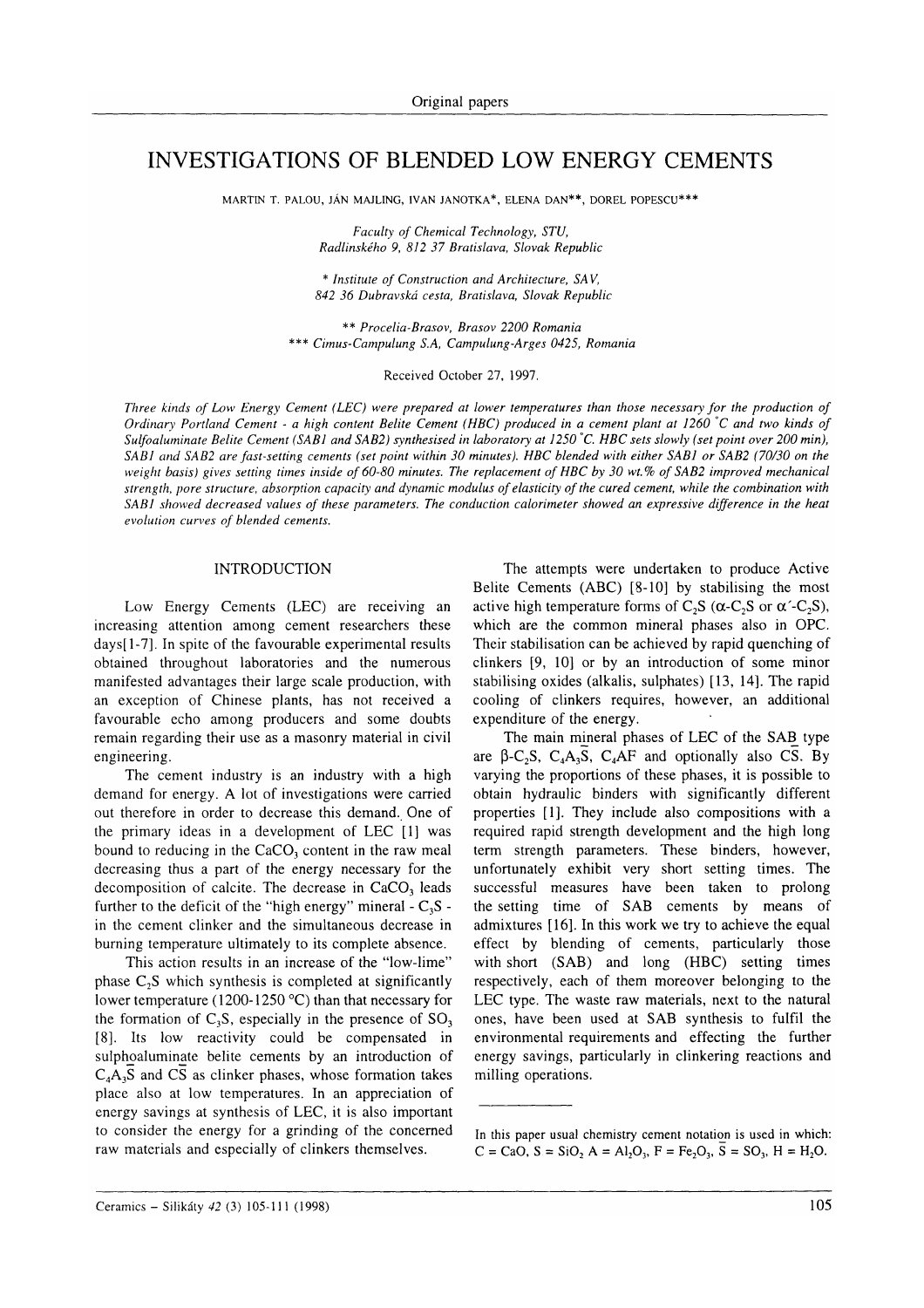#### EXPERIMENTAL PART

High belite cement (HBC) has been burnt from natural raw materials (limestone, burnt clay, pyrite, sand) by the dry process in a rotary kiln equipped with 4 stage cyclones suspension heat exchangers and 2 grate plate coolers at Cimus s.a, Cimpulung (Romania) at 1260 "C. The reduction of clinkering temperature and the total amount of calcite have led to the energy saving of 400 kJ kg<sup>-1</sup> comparing with the production of OPC in the same plant. The clinker thus obtained was ground on an industrial close mill circuit with  $3 \text{ wt.} \%$  of gypsum. Clinker characteristics are referred in table 1.

SAB1 and SAB2 were synthesised by a heating in an electric furnace at 1250 "C using mixture of limestone, gypsum, fly and pyrite ash. Basic characteristics of these clinkers are listed in table 1 as well.

Fabrication and curing of specimens: The mortars with cement to standard sand ratio of 1:3 by weight and  $w/c= 0.5$  were prepared and fresh mixtures were castled in steel prism moulds of  $160 \times 40 \times 40$  mm. Mortar specimens were stored 24 hours at 20  $^{\circ}$ C in the wet air (100 % relative humidity R.H.) and then kept 21 days in water at ambient temperature. After this basic curing a half of the specimens was still maintained at 20 °C / 100 % R.H. for 62 days, and the second half was maintained at 20 $\degree$ C / 60 % R.H.

Mortar specimens were tested on dynamic moduius of elasticity (DME) for 1 to 90 days, flexural and compressive strength for 28 and 90 days, and absorption capacity (AC) in both curing regimes. The test of AC is evaluated by the difference on weight of the specimen saturated by water and then dried at  $105 \text{ °C}$  . The decrease on weight is evaluated on wt.%.

The dimensional changes (expansion or shrinkage) of mortar specimens were measured by using dilatometer with dial gauge for length change observations at different curing time interval. The measuring distance between two metal points placed on the surface of mortar specimen was 100 mm. Specific gravity was determined by the pycnometric method as the weight of the volume unit of solid constituents of the mortar in a powdered state.

Total porosity was calculated on the basis of measured volume density and specific gravity of the mortar using the formula,  $PS = (1-p_{VD}/p_{SG})$ .100, where PS is total porosity (%),  $\rho_{VD}$  is volume density (kg m<sup>-3</sup>) and  $\rho_{SG}$  is specific gravity (kg m<sup>-3</sup>). Total porosity was then expressed as a content of pores and voids in mortars on vol.%. Pore structure of mortar specimens was investigated by means of the mercury porosimeter mod. 2000 (Erba Science).

The rate of hydration reactions has been monitored using conduction calorimeter described in [15].

# RESULTS AND DISCUSSION

Blending ratio of HBC and SABI and of HBC and SAB2 has been optimised to the value 70 to 30 in wt. proportions beforehand in a series of many combinations with regard to the initial setting time as well as to maximum quantity of SAB1 and SAB2 respectively.

The hydration kinetics of LEC is summarised in figures la-f. As an illustration, heat evolution curves of HBC and OPC are shown in figure 1, apart from the quite initial period of hydration, a little difference is observed between both samples.

HBC after a small initial peak, observed when water first comes into contact with the cement, shows a slow rate of heat evolution. SAB1 does not show a second peak and is characterised by the absence of an induction period. SAB2 shows the higher initia! and second peaks with a small induction period in between.

|                                                     | <b>HBC</b>               | SAB1  | SAB <sub>2</sub> | HBC+ SAB1 | $HBC + SAB2$ |
|-----------------------------------------------------|--------------------------|-------|------------------|-----------|--------------|
| CaO                                                 | 58.20                    | 52.20 | 55.20            | 56.40     | 57.2         |
| SiO <sub>2</sub>                                    | 20.20                    | 20.50 | 19.30            | 20.30     | 19.90        |
| $\text{Al}_2\text{O}_3$                             | 6.50                     | 8.50  | 8.04             | 7.10      | 7.00         |
| Fe <sub>2</sub> O <sub>3</sub>                      | 7.70                     | 7.00  | 3.40             | 7.50      | 6.38         |
| SO <sub>3</sub>                                     | 2.70                     | 5.30  | 8.70             | 3.50      | 4.48         |
| MgO                                                 | 1.50                     | 1.40  | 1.50             | 1.40      | 1.45         |
| T <sub>i</sub> O <sub>2</sub>                       | ٠                        | 0.30  | 0.50             | 0.09      | 0.15         |
| $C_3S$                                              | 30.30                    | ٠     |                  | 21.20     | 21.20        |
| $C_2S$                                              | 37.80                    | 62.80 | 58.50            | 45.30     | 44.00        |
|                                                     | 24.70                    | 9.00  | 10.80            | 20.00     | 20.50        |
|                                                     | $\overline{\phantom{a}}$ | 7.50  |                  | 2.25      | $\sim$       |
|                                                     | 3.30                     | 14.30 | 12.50            | 6.60      | 6.10         |
| $C_4^A$ AF<br>$C_2$ F<br>$C_4A_3\overline{S}$<br>CS | 3.90                     | 7.00  | 12.30            | 4.60      | 6.40         |
| C-free                                              | 0.27                     | 0.95  | 5.70             | 0.50      | 1.70         |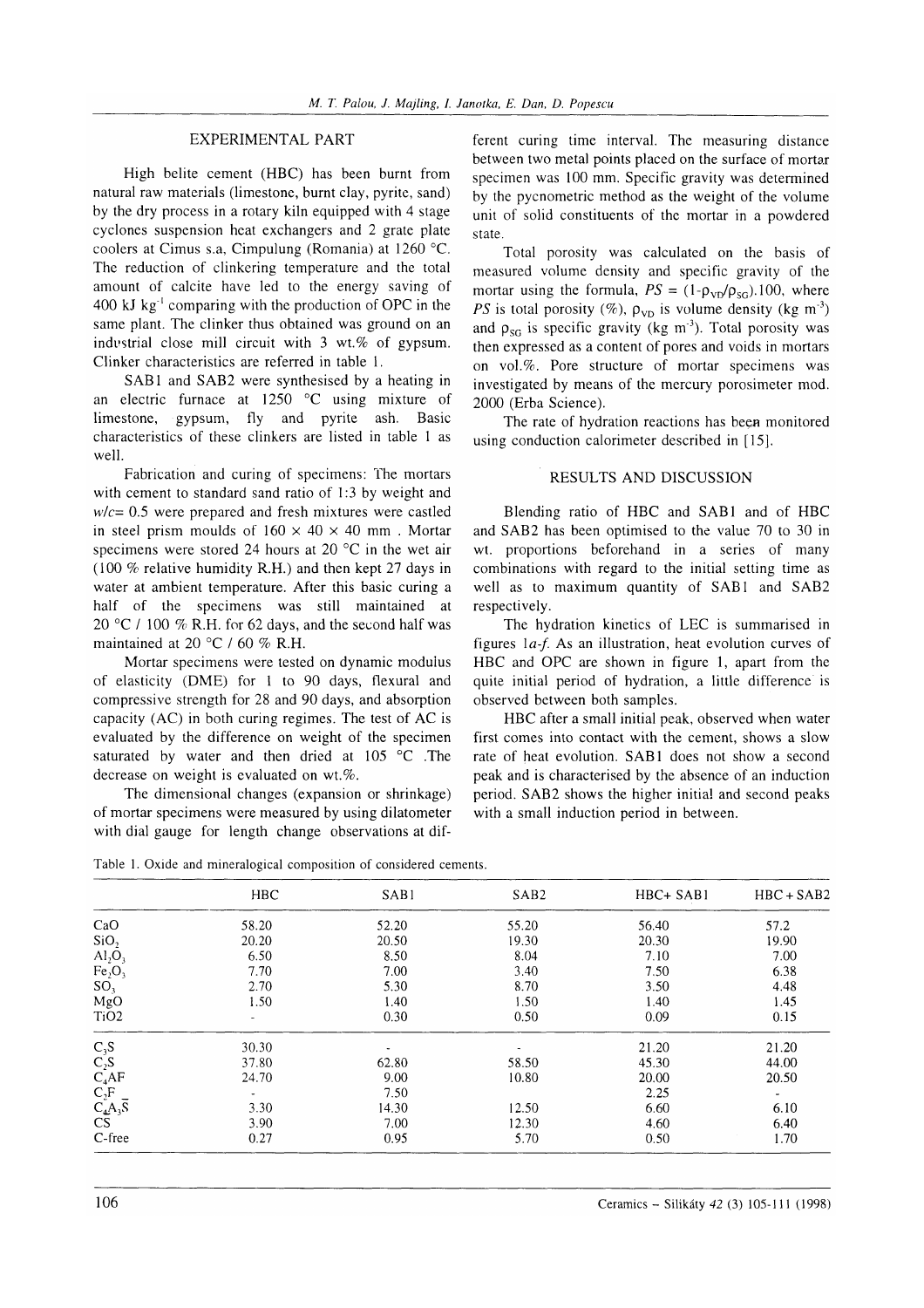



Ceramics - Silikáty 42 (3) l05-111 (1998)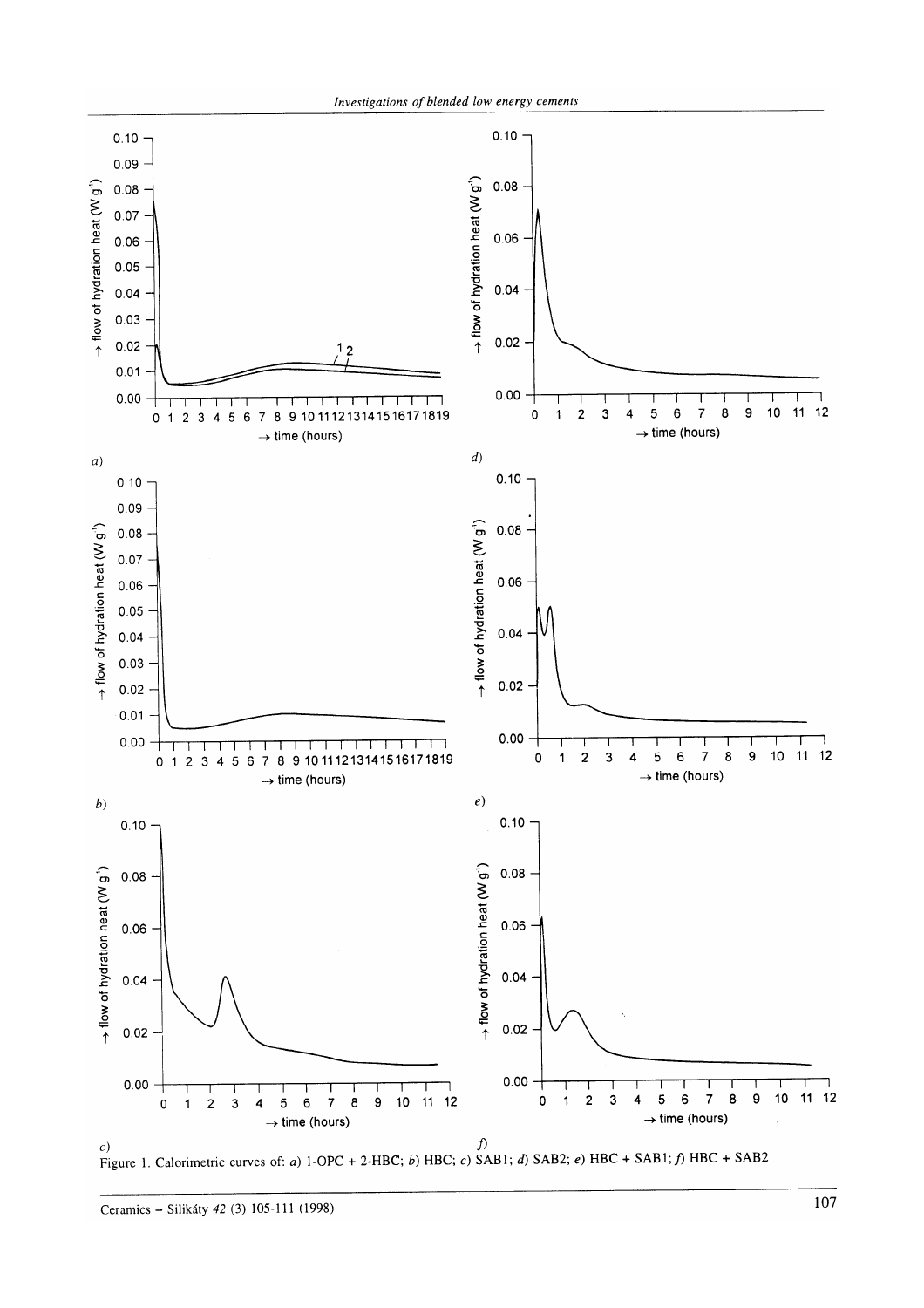All of the samples show an increasing strength development, but they have higher mechanical properties in wet curing condition than in the dry one. It can be noted that a 30 % replacement of HBC by SAB2 cement in mortar specimens leads to the increase in flexural and compressive strength as compared with the HBC and  $HBC + SAB1$  ones. This strength increase gives a perspective to use LEC.



Figure 2. Dynamic modulus of elasticity of samples stored under wet air conditions.

 $\triangle$  - HBC;  $\blacksquare$  - HBC + SAB1;  $\triangle$  - HBC + SAB2



Figure 3. Dynamic modulus of elasticity of samples stored under dry air conditions.

 $\triangle$  - HBC;  $\blacksquare$  - HBC + SAB1;  $\triangle$  - HBC + SAB2



Figure 4. Dimensional change of samples stored under wet air conditions and under dry air conditions.

 $*$  - HBC;  $\times$  - HBC + SAB1; + - HBC + SAB2

 $\triangle$  - HBC;  $\blacksquare$  - HBC + SAB1;  $\triangle$  - HBC + SAB2

The Absorption Capacity (AC) changes relatively with samples and with curing conditions.

Changes in Dynamic Modulus of Elasticity (DME) of mortar specimens cured either in wet air or dry air are illustrated in figures 2-3. A slight increase in DME is observed in mortar specimens submitted to wet air opposite to those exposed to dry air.

Dimensional changes under dífferent curing regimes are illustrated by expansion/shrinkage curves in figure 4. It can be seen a negligible expansion in wet air, while under dry curing condition, cement mortar specimens show shrinkage of value 0.6 to 1.56 promile. These values are negligible compared with those of OPC

[6]. Samples of HBC and HBC + SAB2 are the most dimensionally stable, while shrinkage tends to increase in the case of HBC + SAB1.

The pore structure of HBC + SAB2 mortar specimens is characterised by the lowest median of micropore radius in dry curing regimes as compared with those of HBC and HBC  $+$  SAB1 mortar specimens. The porosity of mortars is similar at the same time and curing conditions. Under the same conditions differences in porosity of mortars vary in the range of  $+/- 1-2$  %. As it can be seen in table 4, porosity of HBC cured on dry air for 90 days is 12.5 %, those of HBC + SAB1 ones 13.5  $%$  and HBC + SAB2 mortar specimens is about 13 Vo. It is clear from these results (see figures 5, 6, 7) that blended HBC + SAB2 mortar specimens contain the largest portion of micropores with radii between



Figure 5. Pore size distribution of sample specimens after 28 days of expositure under wet conditions (20  $^{\circ}$ C / 60 % R.H.).  $\Box$  - HBC;  $\blacksquare$  - HBC + SAB1;  $\blacksquare$  - HBC + SAB2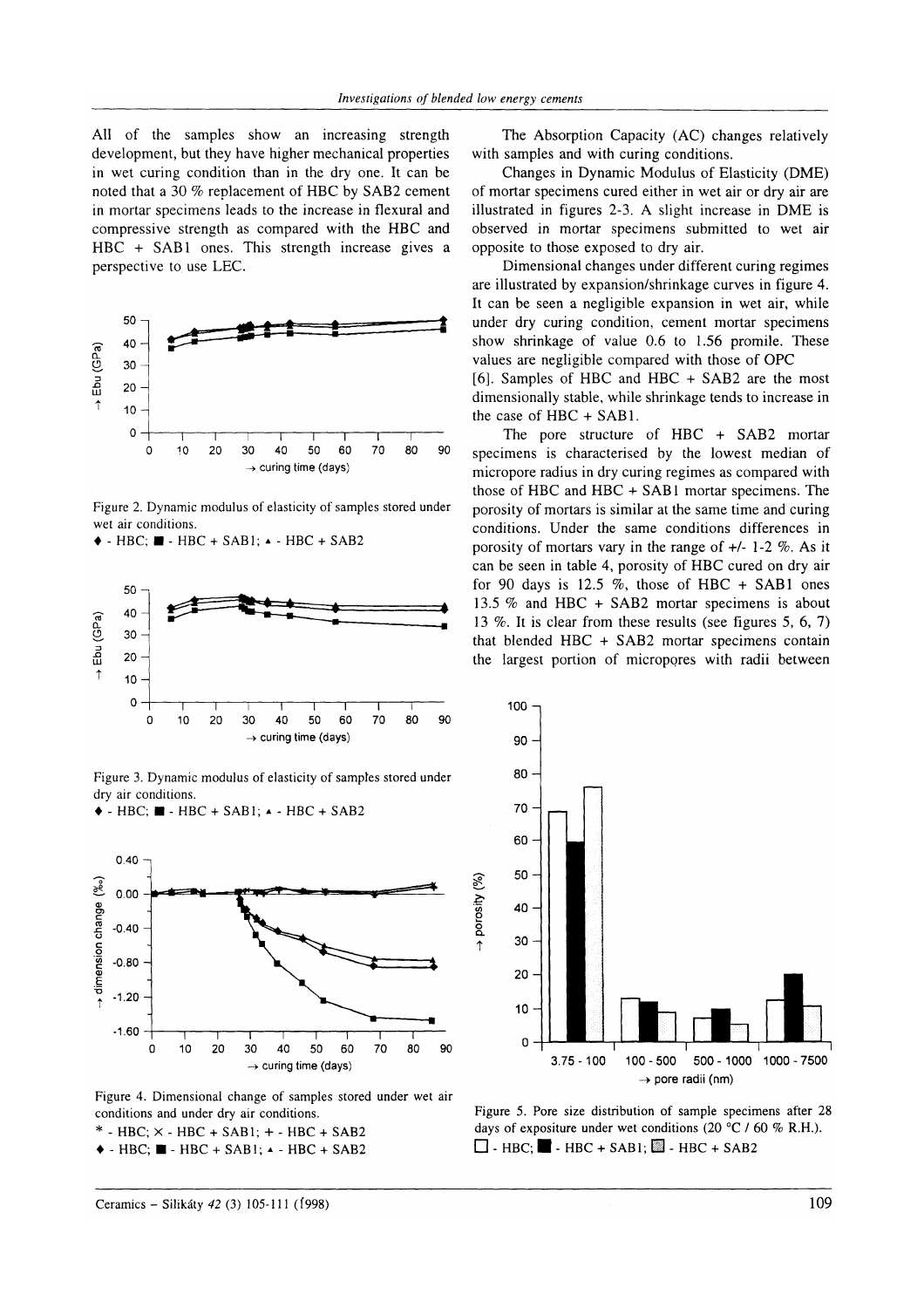3.75-100 nm on the one hand and the lowest representation of macropores with radii between 1000-7500 nm on the other hand when submitted to the same conditions. It is evident that the blend consisting of 30  $%$ of SAB2 cement and 70  $%$  of HBC by weight is characterised by improved pore structure as compared with those of HBC and HBC + SAB1 mortar specimens and consequently also by increased strengths. This effect is contrary when SAB1 is mixed with HBC in the mortar. The more compact pore structure of HBC + SAB2 mortar specimens is evidently the main cause of the lowest shrinkage of mortars cured at 20 °C / 60 % R.H. because the rate of drying up of HBC + SAB2 mortar

|  |  |  |  |  |  | Table 4. The pore structure of mortar specimens. |
|--|--|--|--|--|--|--------------------------------------------------|
|--|--|--|--|--|--|--------------------------------------------------|

specimens is more steadily than those of HBC and HBC + SAB1 ones with more permeable structure.

When HBC is mixed with SAB2, a high parr of micropore is observed after 28 days, 90 days cured in wet or dry regimes. The dense structure of HBC + SAB2 can be explained by the reaction leading to the formation of ettringite from a suitable mineralogical composition. Indeed, it is well known that  $C_4AF$  and  $C_3F$  very little contributes to the strength development. The presence of  $C_2F$ , though in little quantity, can be expected as the main cause of the lowest properties of SAB I respectively of  $HBC + SAB1$ .

|              | curing time        | relative<br>humidity | volume of<br>micropore radius | median of<br>micropore<br>(nm) | porosity<br>$(\%)$ |
|--------------|--------------------|----------------------|-------------------------------|--------------------------------|--------------------|
|              | (days)             | $(\%)$               | $(mm^3 g^{-1})$               |                                |                    |
|              | 28                 | 100                  | 64.2                          | 49.1                           | 17                 |
| <b>HBC</b>   | 90<br>$\mathbf{r}$ | 100                  | 43.9                          | 41.7                           | 9.5                |
|              | 90                 | 60                   | 58.6                          | 62.7                           | 12.5               |
| HBC+SAB1     | 28                 | 100                  | 67.6                          | 54.5                           | 16.5               |
|              | 90                 | 100                  | 52.4                          | 54.7                           | 11.1               |
|              | 90                 | 60                   | 63.7                          | 92.0                           | 13.5               |
| $HBC + SAB2$ | 28                 | 100                  | 72.0                          | 49.7                           | 16.7               |
|              | 90                 | 100                  | 47.6                          | 45.2                           | 10.2               |
|              | 90                 | 60                   | 61.1                          | 53.1                           | 13.0               |

Sol

→ porosit





Figure ó. Pore size distribution of sample specimens after 90 days of expositure under wet conditions (20  $^{\circ}$ C / 100 % R.H.).  $\Box$  - HBC;  $\blacksquare$  - HBC + SAB1;  $\blacksquare$  - HBC + SAB2

Figure 7. Pore size distribution of sample specimens after 90 days of expositure with 28 days under wet conditions (20  $^{\circ}$ C / / 100 % R.H.) + 62 days under dry conditions (20 °C / 100 %  $R.H.$ ).  $\Box$  - HBC;  $\blacksquare$  - HBC + SAB1;  $\blacksquare$  - HBC + SAB2